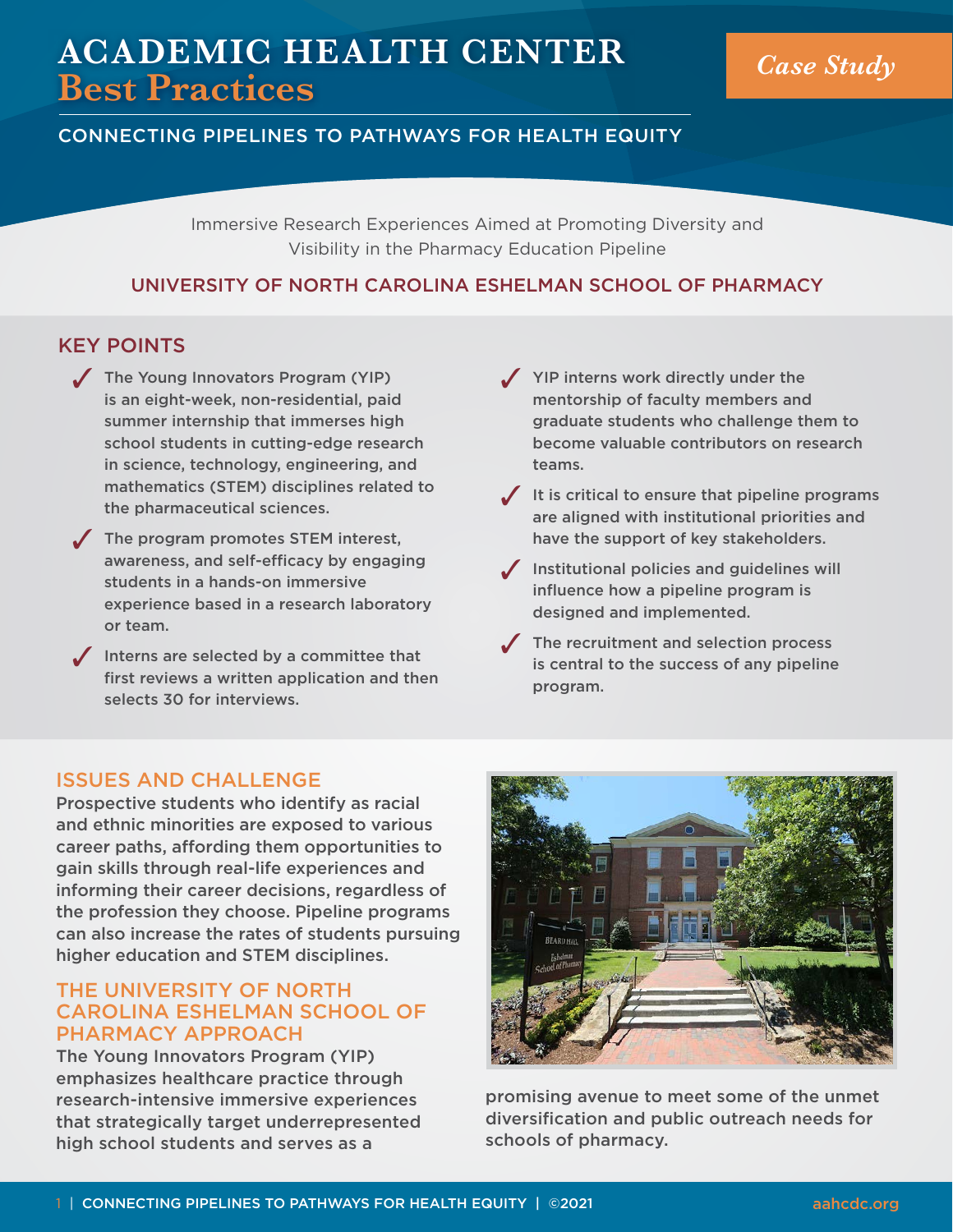# **ACADEMIC HEALTH CENTER Best Practices**

Efforts often fall short of meeting the longstanding ideal of developing a workforce that reflects the diversity of the populations it serves; health professions schools must accordingly be strategic in their efforts to attract and prepare students. Pipeline programs play a key role in exposing prospective students identifying as racial and ethnic minorities to various career paths, affording them opportunities to gain skills through real-life experiences, and informing their career decisions, regardless of the profession they choose. They can also increase the rates of students pursuing higher education and STEM disciplines.

Launched in 2016, the Young Innovators Program (YIP) aims to:

- promote STEM interest, awareness, and selfefficacy by engaging students in a hands-on immersive experience based in a research laboratory or team;
- identify strategies that can be used to immerse secondary students in STEM-based research in the pharmaceutical sciences and pharmacy practice; and
- demonstrate that schools of pharmacy can provide meaningful experiences to STEM secondary student recruitment during brief, experiential-based programming.

#### How the Program Works

YIP participants (also called "interns") are recruited from North Carolina high schools. Science faculty and career counselors are contacted to advertise the program and host webinars to share information about YIP. Interns are selected by a committee that first reviews a written application and then selects 30 for interviews.

YIP interns work directly under the mentorship of faculty members and graduate students who challenge them to become valuable contributors on research teams. Interns spend most of their time in laboratories across the school, learning and developing experimental skills and research methods. They also participate in career panel discussions, tour biotechnology companies and medical center facilities, and engage with the

undergraduate admissions office at the university.

All interns are asked to complete a pre-survey at the start of the program and a post-survey after the program. The survey contains items from surveys on STEM interest, self-efficacy, and career awareness. Survey participation is voluntary, consent is obtained, and no incentives are provided.

#### Lessons Learned to Successfully Develop a Pipeline Program

Implementing an immersive research program like YIP for high school students is not without substantial challenges: first, there must be faculty commitment and buy-in of the program goal; second, institutional investments are required; third, school leadership must support the initiative through both the allocation of resources and a steadfast emphasis on equity, diversity, and inclusion; fourth, stipends might be needed to support program participants.

Program personnel should be equipped with tools to engage in conversations about the current and historical challenges faced by minoritized and underserved groups; program leadership should recognize that there can be palpable sociopolitical tensions prevalent across the campus and/or in communities that may lead to contentious conversations about equity, diversity, and inclusion.

The purpose, recruitment process, selection criteria, and curriculum should be aligned with one another and with the mission of the program. When encompassing equity, diversity, and inclusion as a core mission, sustained success in recruiting and admitting racially diverse participants will require intentional focus on diversity. Pharmacy educators and leadership should be prepared, considering this challenge, to highlight the alignment and benefits of the program for the institution, school/college, profession, and most importantly, the STEM and healthcare community.

Program personnel should also consider strategically targeting, engaging, and forming partnerships with select high schools and key stakeholders who serve, advocate for, and understand the experiences of diverse students.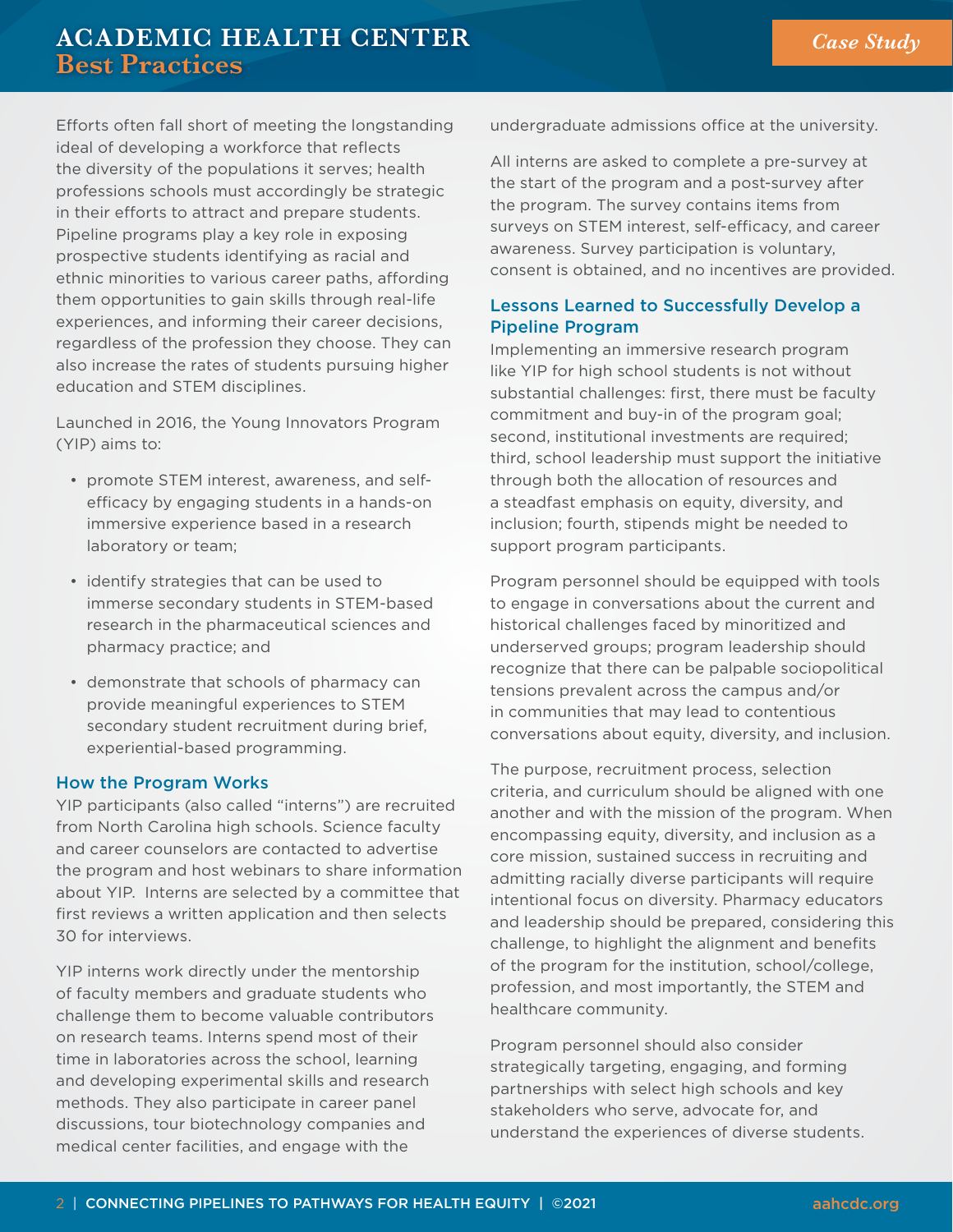#### Positive Program Outcomes

The YIP program has successfully engaged ~100 interns in the breadth of research that occurs in a modern school of pharmacy. The YIP program has successfully developed career exploration activities and wet lab skills bootcamp for the interns.

The YIP applicant pool has increased ~10-fold, with students applying from across the state, U.S., and even outside the country. This underscores the importance of immersive research experience programs as a tool for raising public awareness about schools of pharmacy.

# CHALLENGES IN IMPLEMENTING PROGRAM

Challenges include placing YIP interns in laboratories and maintaining connection with YIP interns after the program. YIP mentors and YIP interns are invited to maintain a connection around the research project, but this has resulted in only a modest level of longitudinal engagement.

Another challenge is increasing the diversity of the interns. Initially, the way intern payments were disbursed appeared to preclude an intentional effort to use diversity as a criterion for acceptance into the program. The admissions process in 2021 was changed, and this did seem to help. The goal is to have a more diverse YIP cohort and to have a greater impact on overcoming the issues with underrepresentation in STEM careers.

#### RESULTS/OUTCOMES

- To date, approximately 100 students have completed the program.
- Recent evaluations and surveys results: YIP participants were challenged intellectually (100 percent agreed) and highly valued what they learned (96 percent agreed). More specifically, underrepresented minority (URM) participants indicated that their experience in YIP improved their knowledge in STEM (100 percent) and positively influenced their desire to pursue a STEM career (89 percent).
- Students' comments included: "My main goal is trying to find out exactly what I want to do, and I think that coming here I've learned so much about careers, and the options that are available," and "I loved the tours and the discussion panels, as we got to explore the career options in pharmacy."
- All participants indicated that they would recommend a friend or family member to participate in YIP (100 percent agreed).
- Many interns, having been introduced to the pharmacy and pharmaceutical sciences professions for the first time during YIP, have gone on to pursue pharmacy-related disciplines, including pre-pharmacy tracks at UNC.
- Many interns have gone on to be co-authors on publications stemming from their work during the program. This underscores the impact and contributions made by the interns.